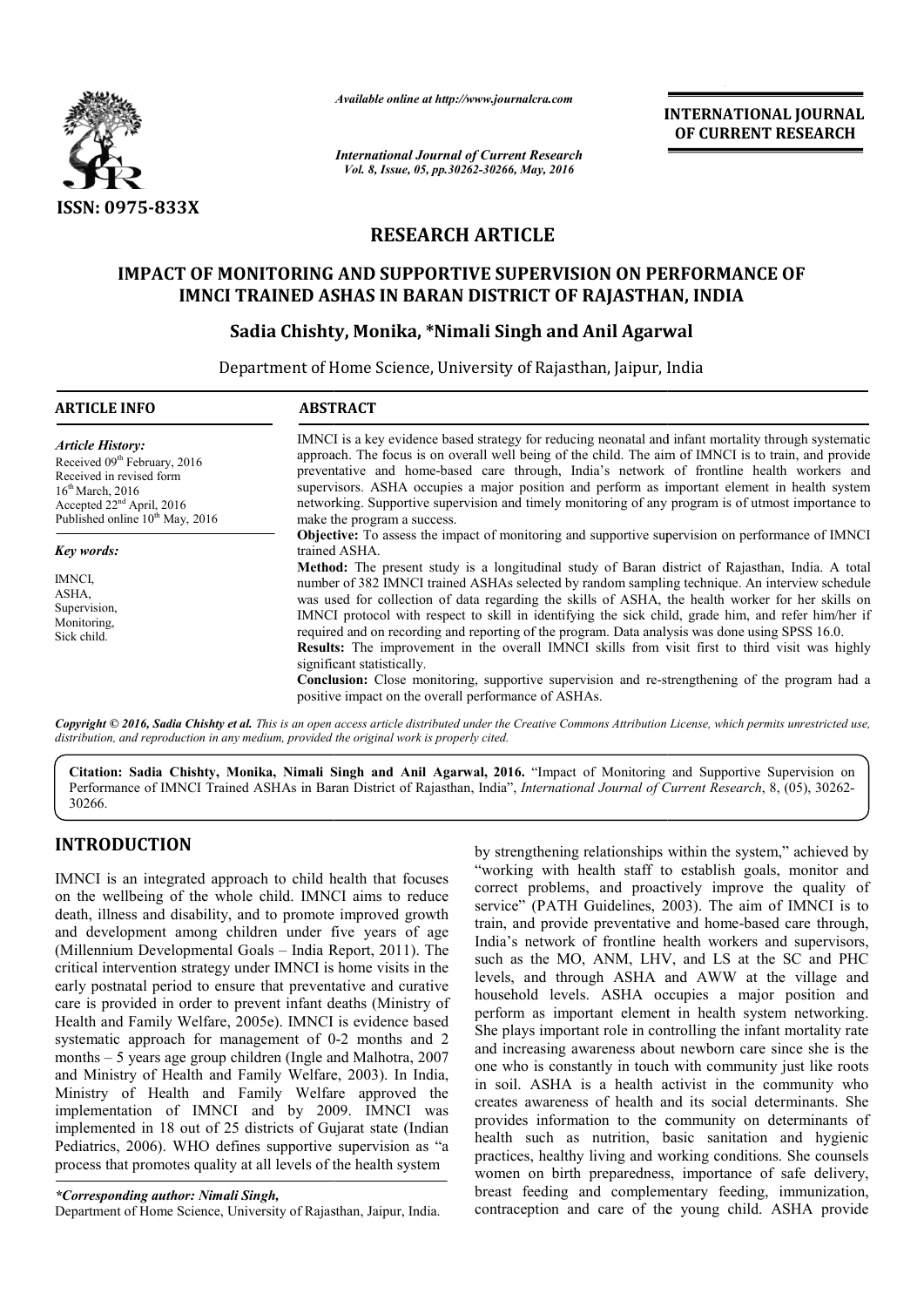primary medical care for minor ailments such as diarrhea, fevers, and first aid for minor injuries. She informs about the births and deaths in her village and any unusual health problems/disease outbreaks in the community to the Subcentres/Primary Health Centre (ASHA Guidelines, National Rural Health Mission, 2012). Under IMNCI she is required to visit Infants (0-2 months) and Young child (2 months-5 years). ASHA is trained to use Charts booklets especially designed for IMNCI which aid in identifying, classifying and in recommending appropriate treatment. Red, yellow and green colours indicate the seriousness of illness and subsequent intervention. ASHA does the assessment of the young infant/child. She is trained to classify the illness, identify treatment, treat the infant/child, counsel the mother and give follow-up care. This becomes very difficult for ASHA to remember and work as per IMNCI training in absence of timely supervision. Under IMNCI, there is even greater ambiguity in the clarity and designation of the supervisory responsibilities over ASHA, as only a small number of supervisors have received the corresponding supervisor training, leading to inconsistent supervision of ASHA. Furthermore, as IMNCI is a skills-based approach, the successful implementation of this program also requires a certain level of supportive supervision, such as on-the-job training and supervision. "Existing supervisors of the front line workers [need] to be equally skilled in IMNCI and (need to) be mobile to perform field visits for supervision for most part of the week" (Abel et al, 2009). Therefore the present study was undertaken to evaluate the skills of ASHA (accredited social health activist) trained under the IMNCI Program to establish skill reinforcement and acknowledge the change in their performance.

# **MATERIALS AND METHODS**

This is a longitudinal study conducted in four blocks of Baran district in Rajasthan namely Anta, Atru, Chipabarod and Kishanganj over a period of two years. Intensive IMNCI Training for 8 days was given to the team of five Supervisors. The role of these supervisors was to provide supportive supervision to the IMNCI trained ASHA Sahyoginis (n= 382) and assessed them using an interview schedule. The block supervisors regularly visited anganwadi centers and PHC's and supervised ASHA in improving their skills using IMNCI Training module in sector meetings as well as individually. ASHA Sahyoginis were revisited so as to assess improvement in her abilities after she had been corrected and supported in the weaker aspects of her work. They were assigned  $A, B^+, B$ and C grades on the basis of their efficiencies in the field. A score was given on scoring 80 -100 points in the given components,  $B<sub>+</sub>$  on scoring  $60 - 80$  points,  $B - 40 - 60$  points and C on getting a score below 40 points. The performance was assessed at an interval of three months. Components used to grade ASHA were

**(1) IMNCI skill assessment of ASHA:** The grading of ASHAs was based on Assessment of skills regardingidentification, classification of sick children and its treatment as per IMNCI training module; they were also evaluated on the basis of referrals made for very sick children. A score of maximum 20 was given for the 0- 2month age group and similarly for 2 months to 5 year old.

**(2) IMNCI record and report assessment of ASHA**: This part included proper and correct filling up of forms, completing and maintaining their records, regular visits to babies born and regularity in reporting to concerned authorities. Similarly, a score of maximum 20 points for record and reporting was given for the 0- 2 month age group and similarly for 2 months to 5 year old.

**(3) Community knowledge of ASHA**: ASHAs ability of interacting, understanding the Community reflects community knowledge and her field visits to assess sick child. The supply of logistics affects performance directly; therefore this was also taken in view. A score of 20 points was given on the basis of knowledge of ASHAs on community. The data was compiled and analyzed using SPSS-16.0.

# **RESULTS**

The Total numbers of AWCs in seven blocks of Baran were 1134, where 882 ASHAs were appointed. Out of these, 94.2 percent were IMNCI trained. Performances are based on three visits made by supervisors to evaluate IMNCI skills of ASHA's of four blocks.

# **IMNCI skill assessment of ASHAs**

Skill assessment measured the ability of ASHAs to classify and identify a sick child. This was the practical aspect of IMNCI. Table 1 illustrates the mean scores of ASHAs in the four blocks. The baseline scores for IMNCI skills for assessing infants in age group of 0-2 months was 7.23 at the end of second visit the mean scores in the four blocks improved to 10.62 and further to 13.36 at the end of third visit. Similarly the mean scores for skills of ASHAs for 2 months to 5 year age group improved from a score of 6.68 at baseline to 9.74 at second visit and subsequently 13.37 at the end of third visit.

#### **IMNCI record and report assessment of ASHAs**

ASHAs were required to report the number of newborns (0- 2months) and children of age group (2months-5years) visited and their health checkups based on IMNCI classification. Maintaining records and reporting in the correct format is an essential part of IMNCI. About 124 ASHAs were educated less than  $8<sup>th</sup>$  class. This is a big impediment in maintaining records and reporting correctly for such ASHAs very poor scores were seen in both (i.e. 0-2 months and 2 months-5 years records) after the first visit, and they improved after the third visit. At baseline the scores for record and reporting were better in 0-2 month age group probably due to reasons the main focus on new born. The scores were 5.92 at baseline improving to 9.20 at second visit and further to 11.26 at third visit for neonates. In children from 2 months to 5 year the record and reporting was very poor and at baseline the scores were  $1.88 \pm 3.30$ , improving at second visit to 5.67 and subsequently to 9.60  $\pm$ 4.97 by the third visit.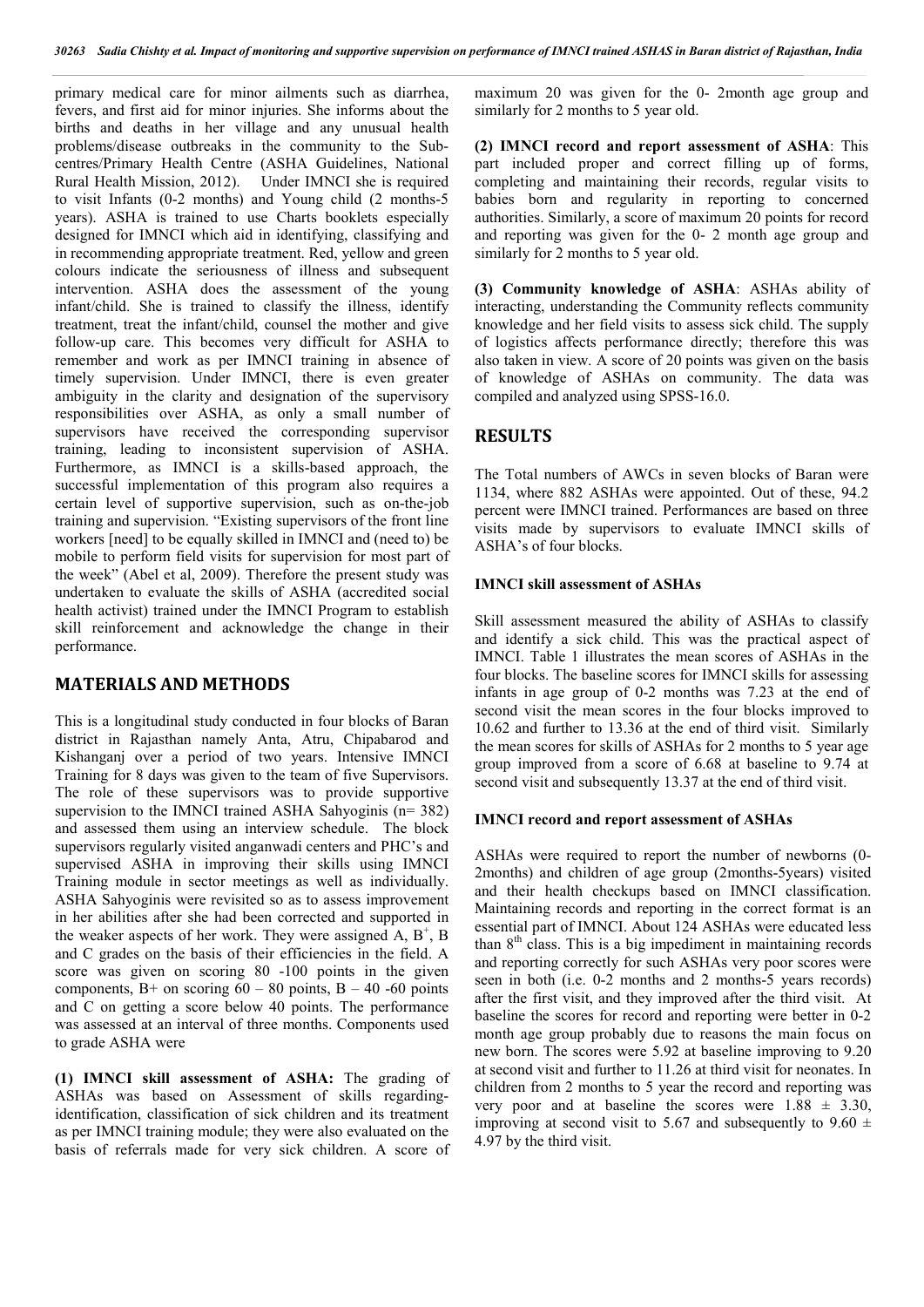| <b>BLOCK</b>         | VISIT-1          |                 | VISIT-2          |                  |                  | VISIT-3          |  |  |
|----------------------|------------------|-----------------|------------------|------------------|------------------|------------------|--|--|
|                      | <b>SKILL</b>     | <b>SKILL</b>    | <b>SKILL</b>     | <b>SKILL</b>     | <b>SKILL</b>     | <b>SKILL</b>     |  |  |
|                      | $(0-2m)$         | $(2m-5yr)$      | $(0-2m)$         | $(2m-5yr)$       | $(0-2m)$         | $(2m-5yr)$       |  |  |
| $ATRU(n=68)$         | $10.96 \pm 1.98$ | $8.82 \pm 2.14$ | $10.75 \pm 2.18$ | $10.29 \pm 2.43$ | $13.41 \pm 3.58$ | $13.64 \pm 4.68$ |  |  |
| $ANTA(n=98)$         | $6.43 \pm 2.27$  | $6.28 \pm 2.31$ | $10.26 \pm 3.16$ | $9.95 \pm 3.1$   | $13.44 \pm 3.58$ | $13.65 \pm 3.73$ |  |  |
| $CHIPABAROD(n=110)$  | $5.95 \pm 2.09$  | $5.64 \pm 2.15$ | $10.41 \pm 3.46$ | $8.14 \pm 3.76$  | $11.41 \pm 4.18$ | $10.38 \pm 4.09$ |  |  |
| KISHANGANJ $(n=106)$ | $6.90 \pm 2.81$  | $6.76 \pm 2.59$ | $11.20 \pm 2.78$ | $10.86 \pm 2.24$ | $14.71 \pm 4.15$ | $15.28 \pm 3.42$ |  |  |
| $TOTAL(n=513)$       | $7.23 \pm 2.93$  | $6.68 \pm 2.55$ | $10.62 \pm 3.05$ | $9.74 \pm 3.17$  | $13.36 \pm 4.13$ | $13.37 \pm 4.23$ |  |  |

**Table 1. Mean scores of ASHA for their skill assessment**

# **Table 2. Mean scores of ASHA for their record and report assessment**

| <b>BLOCK</b>         | VISIT-1         |                   | VISIT-2          |                 | VISIT-3          |                   |  |
|----------------------|-----------------|-------------------|------------------|-----------------|------------------|-------------------|--|
|                      | Record<br>and   | Record<br>and     | Record<br>and    | Record<br>and   | Record<br>and    | Record<br>and     |  |
|                      | Report $(0-2m)$ | Report $(2m-5yr)$ | Report $(0-2m)$  | Report (2m-5yr) | Report $(0-2m)$  | Report $(2m-5yr)$ |  |
| ATRU $(n=68)$        | $6.99 \pm 3.13$ | $0.07 \pm 0.61$   | $7.94 \pm 3.59$  | $4.56 \pm 4.63$ | $10.0 \pm 4.08$  | $9.77 \pm 5.23$   |  |
| ANTA $(n=98)$        | $4.49 \pm 4.45$ | $2.25 \pm 3.31$   | $8.88 \pm 2.74$  | $5.41 \pm 4.35$ | $11.41 \pm 3.22$ | $9.23 \pm 5.15$   |  |
| CHIPABAROD $(n=110)$ | $6.18 \pm 3.52$ | $1.41 \pm 2.80$   | $9.26 \pm 3.19$  | $5.50 \pm 4.49$ | $10.19 \pm 2.84$ | $7.56 \pm 3.84$   |  |
| KISHANGANJ $(n=106)$ | $6.29 \pm 4.76$ | $3.19 \pm 4.11$   | $10.29 \pm 2.84$ | $6.81 \pm 4.96$ | $12.19 \pm 3.60$ | $11.43 \pm 4.89$  |  |
| TOTAL $(n=382)$      | $5.92 \pm 4.16$ | $1.88 \pm 3.30$   | $9.20 \pm 3.15$  | $5.67 \pm 4.66$ | $11.26 \pm 3.43$ | $9.60 \pm 4.97$   |  |

# **Table 3. Mean scores of ASHA for their community knowledge**

| <b>BLOCK</b>         | VISIT-1                      | VISIT-2                      | VISIT-3                      |
|----------------------|------------------------------|------------------------------|------------------------------|
|                      | Community Knowledge (0-5 Yr) | Community Knowledge (0-5 Yr) | Community Knowledge (0-5 Yr) |
| ATRU $(n=68)$        | $9.41 \pm 2.27$              | $10.76 \pm 3.40$             | $14.55 \pm 3.61$             |
| ANTA $(n=98)$        | $9.51 \pm 2.33$              | $12.58 \pm 3.42$             | $15.42 \pm 3.62$             |
| CHIPABAROD $(n=110)$ | $9.28 \pm 2.28$              | $11.89 \pm 3.15$             | $13.69 \pm 2.76$             |
| KISHANGANJ $(n=106)$ | $9.79 \pm 2.48$              | $13.43 \pm 3.06$             | $16.02 \pm 3.03$             |
| TOTAL $(n=382)$      | $9.50 \pm 2.35$              | $12.29 \pm 3.36$             | $15.12 \pm 3.33$             |

#### **Table 4. Blockwise grading of ASHA of Baran district for their IMNCI knowledge and skills**

| <b>BLOCKS</b>        |          | <b>VISIT-1GRADE</b> |        |         | <b>VISIT-2 GRADE</b> |         |         |         | VISIT-3 GRADE |         |         |         |
|----------------------|----------|---------------------|--------|---------|----------------------|---------|---------|---------|---------------|---------|---------|---------|
|                      | А        | $B+$                | B      |         |                      | $B+$    | B       |         | А             | $B+$    | B       |         |
| ATRU $(n=68)$        | 0        | $\theta$            | 6      | 62      |                      | 23      | 6       | 37      | 12            | 22      | 19      | 15      |
|                      |          |                     | (8.8)  | (91.2)  | (2.9)                | (33.8)  | (8.8)   | (54.4)  | (17.6)        | (32.4)  | (27.9)  | (22)    |
| $ANTA(n=98)$         | 0        | $\Omega$            | 18     | 80      |                      |         | 51      | 32      | 14            | 42      | 32      | 10      |
|                      |          |                     | (17.6) | (78.4)  |                      | (15.3)  | (52)    | (32.7)  | (14.3)        | (42.2)  | (33)    | (10.5)  |
| $CHIPABAROD(n=110)$  | $\Omega$ | $\theta$            | 18     | 92      |                      |         | 35      | 56      |               | 30      | 46      | 27      |
|                      |          |                     | (16.4) | (83.6)  | (1.8)                | (15.5)  | (31.8)  | (50.9)  | (6.4)         | (27.3)  | (41.8)  | (24.5)  |
| KISHANGANJ $(n=106)$ | $\Omega$ | $\theta$            | 29     | 77      | $\Omega$             | 28      | 61      |         | 28            | 50      | 22      |         |
|                      |          |                     | (27.4) | (72.6)  |                      | (26.4)  | (57.5)  | (16)    | (26.4)        | (47.2)  | (20.7)  | (5.7)   |
| TOTAL $(n=382)$      | $\Omega$ | $\Omega$            | 71     | 311     | Δ                    | 83      | 153     | 142     | 61            | 144     | 119     | 58      |
|                      |          |                     | (18.5) | (81.41) | (0.8)                | (21.72) | (40.05) | (37.17) | (15.96)       | (37.69) | (31.15) | (15.18) |

Figures in parentheses denotes percentages

#### **Table 5. Mean scores of ASHA for overall IMNCI skill**

| <b>BLOCK</b>         | VISIT-1           | VISIT-2           | VISIT-3           | <b>ANOVA</b>    |
|----------------------|-------------------|-------------------|-------------------|-----------------|
| ATRU $(n=68)$        | $36.25 \pm 5.91$  | $44.15 \pm 12.23$ | $61.37 \pm 14.37$ | 27.688 (0.000)  |
| ANTA $(n=98)$        | $28.9 \pm 10.93$  | $45.74 \pm 12.57$ | $64.41 \pm 15.34$ | 178.636 (0.000) |
| CHIPABAROD $(n=110)$ | $28.34 \pm 9.84$  | $45.75 \pm 16.10$ | $54.53 \pm 17.15$ | 82.258 (0.000)  |
| KISHANGANJ $(n=106)$ | $32.70 \pm 12.36$ | $53.01 \pm 11.12$ | $69.87 \pm 17.03$ | 192.537 (0.000) |
| TOTAL $(n=382)$      | $31.10 \pm 10.73$ | $47.47 \pm 13.68$ | $55.08 \pm 27.14$ | 165.336 (0.000) |



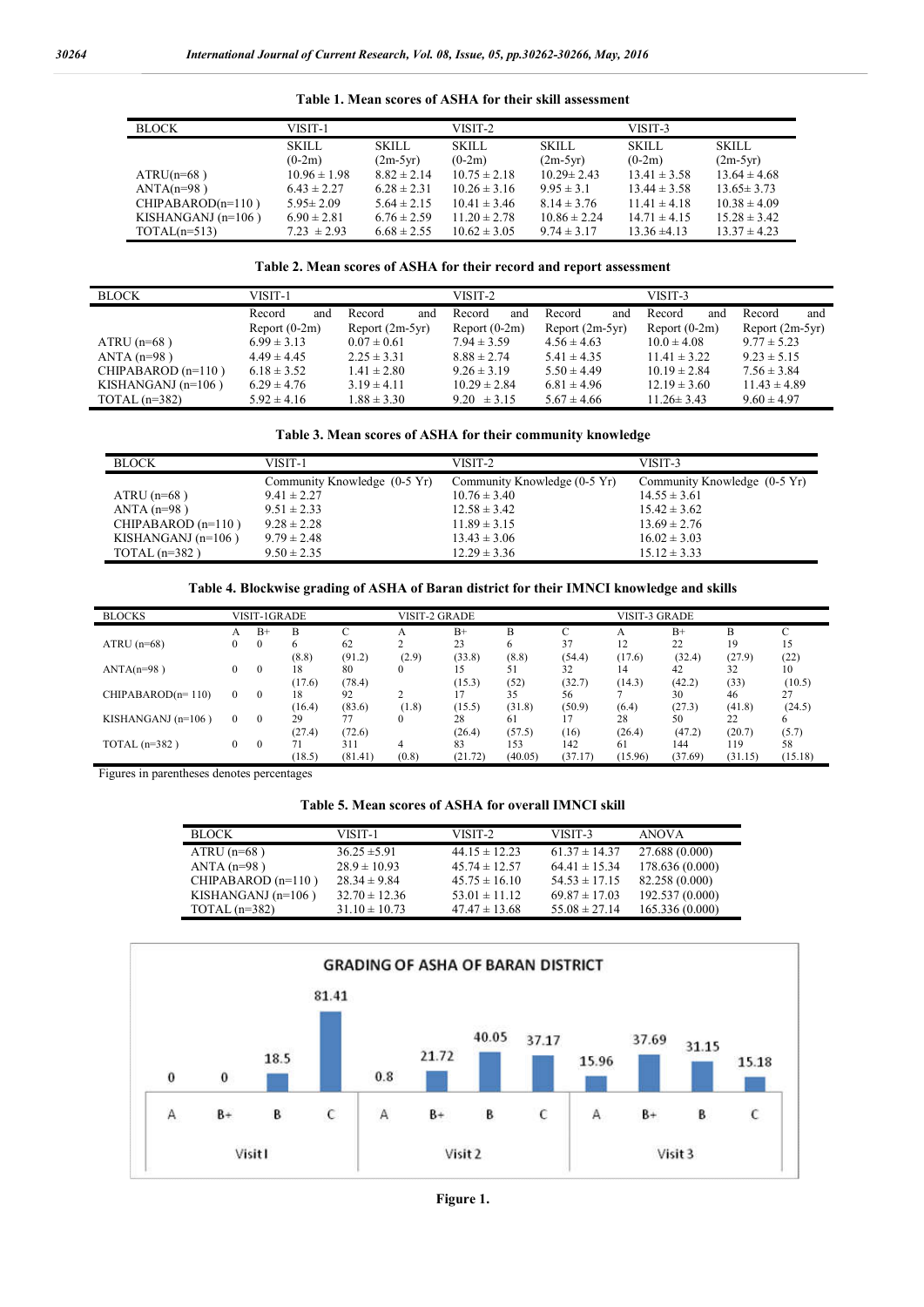# **IMNCI assessment of ASHAS for community knowledge**

ASHAs insight and interaction with the community represents community knowledge of ASHA. The mean scores of the four blocks were 9.50 at baseline and increased to 12.29 at second visit to 15.12 after the third visit. The scores for community knowledge were better than record, report and skill assessment. The supervision made them sagacious. The participation in community and knowledge also improved significantly at the end of third visit.

# **Overall IMNCI assessment of ASHAs**

The improvement in the overall IMNCI skills from visit I to visit III was observed. ANOVA was used to determine the positive change in the scores of overall IMNCI skills. It was found that the improvement in the overall IMNCI skills from visit I to visit III was highly significant statistically.

# **Supply and Logistics**

The supply of medicines especially for pediatric use was not available throughout the district. There was a constant shortage of recording and reporting forms, GV paint, weighing scales (for 0-2 months) and ORS packets. Although the district level authorities were sending the material to the blocks, but the distribution in the field was not satisfactory.

#### **Grading of ASHAs**

ASHA (n=382) trained under IMNCI program were assessed. Table 4 illustrates the overall grades of ASHAs in the 4 blocks of Baran District. In the first visit none of the ASHA managed to reach Grade A or B+. The performance of ASHA in second visit improved and there was a positive shift in the Grades. Number of ASHA increased in Grade A and B+. Figure 1represents the overall picture of ASHA in Baran district. In Baran four blocks it was found that 81 % ASHAs were in Grade C at baseline with supportive supervision there was a positive shift and number of ASHAs scoring B+ were 21.7 % and scoring grade B increased to 40 %. Similarly at the end of third visit number of ASHAs scoring A grade were around 16  $\%$ , B+ were 37.7 %, B were 31.1 % and scoring grade C reduced to 15 % only.

# **DISCUSSION**

It was observed that initially ASHA were not carrying out the IMNCI activities as recommended. This was due to the fact that there was no supervision of IMNCI work there was a gap in training time and implementation of work allocated and delay in payments which made them reluctant. Overall poor IMNCI assessment in first visit was a consequence of a long gap between IMNCI training and assessment. Also, the ASHAs were not sufficiently sensitized for IMNCI work. Low educational status of ASHAs also interfered in understanding importance of revisits to a neonate and sick child and to perform duties. A study in Ballabgarh also showed that attained knowledge and skills may decline over a period of time among health workers (Anand *et al*., 2004). A study in Tanzania also showed poor adherence to IMCI guidelines for

managing under-five children after gap in IMCI training (Nicholas *et al*., 2009). Inefficiency in recording and reporting was faced due to lack of supervision, unavailability of recording and reporting formats, lower educational level of ASHAs and no supply of logistics. Also to strengthen the IMNCI program, availability of drugs is the main corner stone to achieve good results (Bharani *et al.,* 2012). For effective skill retention, there is a need to strengthen implementation of IMNCI with specific attention to supportive supervision, timely refresher courses, maintenance of constant drug supply, strong referral mechanism and general system strengthening (Venkatachalam *et al*., 2012). After the intervention, the ASHAs became more active in home visits, after supervision and motivation, the ASHAs made more visits within 24 hours to babies born in their area. The number of babies who were visited thrice in first seven days improved three folds. Reporting and recording improved, assessment improved and so did the referrals of sick child. The monitoring and supportive supervision laid a strong foundation for ASHAs to perform well. The improvement in reporting and recording, community knowledge, IMNCI skills showed that timely revisions of IMNCI training, continuous moral building up and incentives could play a major role in reducing infant mortality rate.

#### **Conclusions**

It is evident from the findings that the effectiveness of any program can be achieved by close monitoring, support and restrengthening of the grass root level workers. For effective implementation of IMNCI and positive outcomes the logistics should be supplied timely.

#### **Acknowledgements**

We are grateful to all the health workers and UNICEF, Jaipur for their cooperation and support during the study.

# **REFERENCES**

- Abel, M., Almas, S., Brown, W., Sahni, V.R., Serotta, R. 2009. Effect of Supportive Supervision on ASHA's Performance under IMNCI in Rajasthan, UNICEF.
- Anand, K., Patro, B. K., Paul, E., Kapoor, S. K. 2004. Management of sick children by health workers in Ballabgarh: lessons for implementation of IMCI in India. *J Trop Pediatr.,* 2004; 50 (1): 41-7.
- Bharani, S., Parmar, T., Kantharia, N., Parmar, R., Kharod, N. 2012. A study to assess the implementation and Effectiveness of IMNCI program and evaluation of skills of rural anganwadi workers in Vadodara taluka National *Journal of Community Medicine,* 3 (2), April-June 207- 212
- Indian Pediatrics 2006; Integrated Management of Childhood Illness, 43:1029-1031, Available at: www.indianpe diatrics.net/1aug99.htm.
- Ingle, G. K., and Malhotra, C. 2007. Integrated management of neonatal and childhood illness: An overview: *Indian Journal of Community Medicine*, 32(2), 108-110.
- Ministry of Health and Family Welfare, 2003. Integrated Management of Neonatal and Childhood Illness. Training